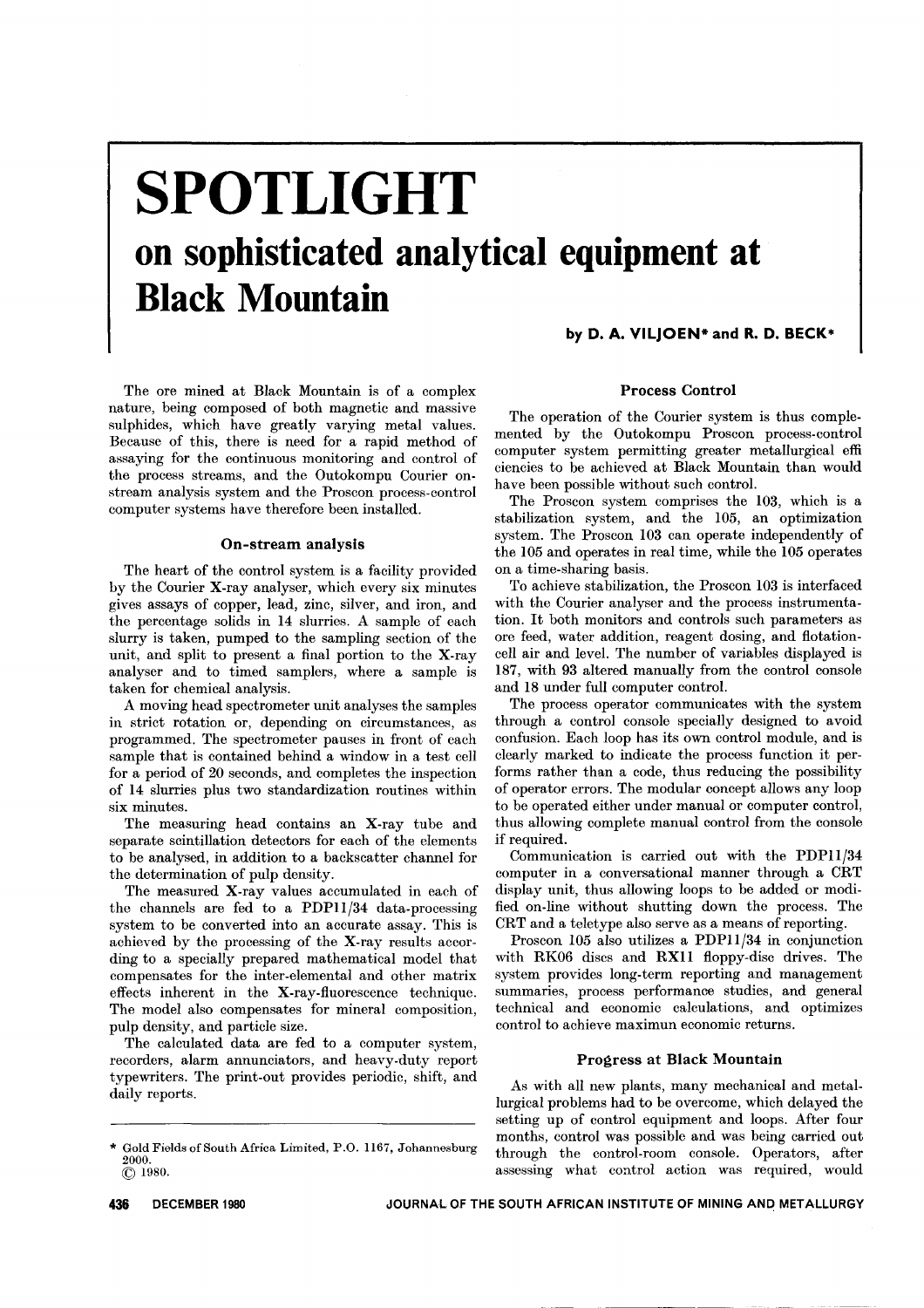

Curve I: Zinc in zinc feed, %<br>Curve 2: Z—200 added to zinc conditior

radio the central control room to alter the cell level, reagent flow, or whatever was needed.

The setting up of the on-stream analyser has been a lengthy business, with all the initial problems associated with the pumping of 200 l/min streams from the depth of the plant to the analyser sampling unit, and returning them to the parent streams. Only once this 'plumbing' had been sorted out could calibration begin. Also, the mathematical models can effectively handle only fairly small variations (within 15 per cent relative) in metal contents around the normal operating mean. In a new plant with inexperienced operators, the metal contents varied outside these limits, thus delaying the implementation of control loops. Table I shows the current status of the Courier calibration.

TABLE I COURIER ANALYSER, NOVEMBER 1980

| Circuit | Stream                        | Opera-<br>ting | Fully<br>calibra-<br>$_{\rm ted}$                                                                 |
|---------|-------------------------------|----------------|---------------------------------------------------------------------------------------------------|
| Copper  | Cyclone overflow              | Yes            | $_{\rm Yes}$                                                                                      |
|         | Rougher concentrate           | Yes            | $\operatorname*{Yes}% \left( X\right) \equiv\operatorname*{Yes}\left( X\right) , \label{eq:Yes}%$ |
|         | Rougher tailing               | No.            | No                                                                                                |
|         | Rougher scavenger concentrate | $\mathbf{Yes}$ | $\mathbf{Yes}$                                                                                    |
|         | Final tailing                 | $\mathbf{Yes}$ | No                                                                                                |
|         | Cleaner scavenger tailing     | $_{\rm Yes}$   | No.                                                                                               |
|         | Final concentrate             | $_{\rm Yes}$   | Yes                                                                                               |
| Lead    | Rougher concentrate           | Yes            | Yes                                                                                               |
|         | Final tailing                 | Yes            | $_{\rm Yes}$                                                                                      |
|         | Cleaner tailing               | Yes            | No                                                                                                |
|         | Final concentrate             | $_{\rm Yes}$   | $_{\rm Yes}$                                                                                      |
| Zine    | Rougher concentrate           | Yes            | Yes                                                                                               |
|         | Final tailing                 | Yes            | Yes                                                                                               |
|         | Final concentrate             | $_{\rm Yes}$   | $_{\rm Yes}$                                                                                      |

TABLE II CONTROL LOOPS, NOVEMBER 1980

| Measured variable                                                                                                                                                                                                                                                                                                                                                                                 | Controlled variable                                                                                                                                                                                                                                                                                                                                                                 |  |
|---------------------------------------------------------------------------------------------------------------------------------------------------------------------------------------------------------------------------------------------------------------------------------------------------------------------------------------------------------------------------------------------------|-------------------------------------------------------------------------------------------------------------------------------------------------------------------------------------------------------------------------------------------------------------------------------------------------------------------------------------------------------------------------------------|--|
| 1. $\%$ Cu in cyclone overflow<br>2. $\frac{6}{6}$ Cu in cyclone overflow<br>3. $\frac{6}{6}$ Pb in cyclone overflow<br>4. $\frac{6}{6}$ Pb in cyclone overflow<br>5. $\%$ Zn in cyclone overflow<br>6. $\%$ Zn in Pb final tailing<br>7. % Zn in Pb final tailing<br>8. $\%$ Pb in Pb rougher con-<br>centrate<br>9. $\%$ Pb in final concentrate<br>10. $\%$ Zn in Zn final concen-<br>centrate | Z-200 to rod mill<br>Z-200 to Cu conditioner<br>SEX to Pb conditioner<br>$R242$ to Ph conditioner<br>$\text{ZnSO}_4$ to rod mill<br>Z-200 to Zn conditioner<br>$CuSO4$ to Zn conditioner<br>Pb rougher air valves<br>Pb 1st cleaner air valves<br>2nd cleaner air valves<br>3rd cleaner air vlaves<br>Zn 1st cleaner air valves<br>2nd cleaner air valves<br>3rd cleaner air valves |  |

Some of the selected data presented via the control console and on-stream analyser system are now being displayed via typewriters in the control room.

Once the analytical results became available, a start was made on the tuning of the control loops. The loops now in operation are given in Table II, which shows that 10 of the 18 designed loops have been completed. Fig. 1 shows the controlled addition of collector to the zinc conditioner for two of these loops, and Fig. 2 shows the value of lead in the lead concentrate being kept constant by the alteration of air to the different cleaning stages.

As would be expected, the 105 has not yet been used for optimization. However, its data collection and graphical reporting have been used in the evaluation of process conditions. The graphs displayed in Figs. 1 and 2 were generated through the 105 system with no manual